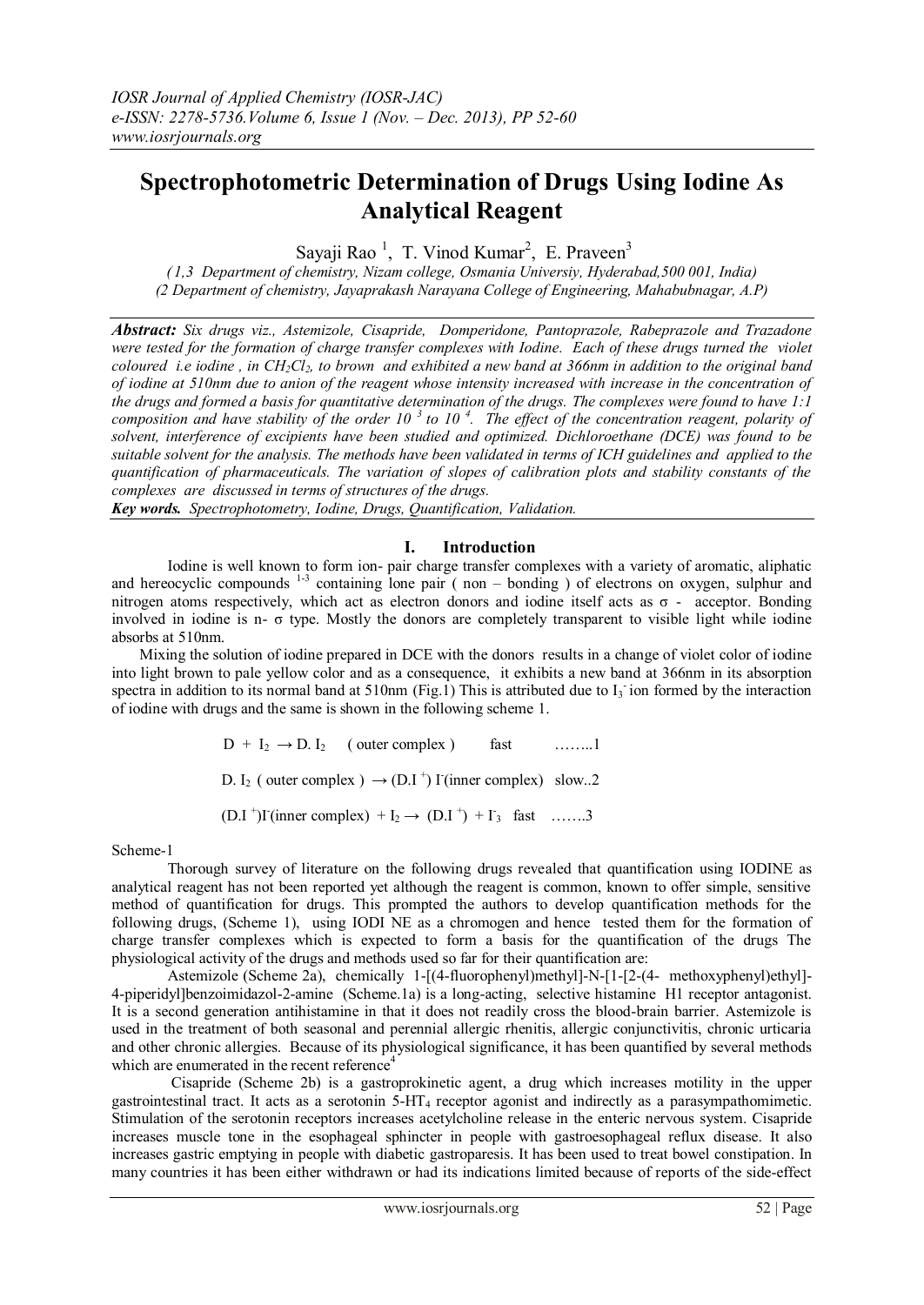[long QT syndrome](http://en.wikipedia.org/wiki/Long_QT_syndrome) which predisposes to [arrhythmias.](http://en.wikipedia.org/wiki/Arrhythmia) Cisapride is official in BP . The reported methods for its determination are reviewed $5$ 

Domperidone, ((Scheme 2c))chemically is [5-chloro-1-{1-[3-(2-oxobenzimidazolin-1-yl)-propyl]-4 piperidyl} benzimidazoline-2-one] (Scheme.1b). It is a synthetic benzimidazole compound that acts as a dopamine D2 receptor antagonist. Its localization outside the blood –brain barrier and antiemetic properties has made it is a useful adjunct in therapy for Parkinson's disease. There has been rehabilitated curiosity in antidopaminergic prokinetic agents, a 5-HT4 agonist, from the market. Domperidone is also as a prokinetic negotiator for treatment of upper gastrointestinal motility disorders. It continues to be an attractive alternative to metoclopramide because it has fewer neurological side effects. Patients receiving Domperidone or other prokinetic agents for diabetic gastropathy or gastroparesis should also be managing diet, lifestyle, and other medications to optimize gastric motility.]. Several methods have been reported for determination of Domperidone all of which are reviewed in s recent reference<sup>6</sup>

Pantoprazole sodium sesquihydrate (Scheme 2d) is used as an antiulcerative agent by inhibiting the gastric acid secretion. Pantoprazole sodium sesquihydrate is immensely used for the cure of erosion and ulceration of esophagus caused by a gastroesophageal reflux disease. The literature survey reveals that only few methods are available for the determination of Pantoprazole Sodium in dosage forms and biological materials and are reviewed recently<sup>7</sup>

Rabeprazole sodium(Scheme 2e) is a proton pump inhibitor that suppresses gastric acid secretion by specific inhibition of the enzyme system of hydrogen / potassium adenosine triphosphate  $(H^+/K^+ATPase)$  at the secretary surface of the gastric parietal cell. It is indicated for the treatment or symptomatic relief of various gastric disorders gastroesophageal reflux disease and pathological hypersecretory conditions including Zollinger- Ellison syndrome. It is a substituted benzimidazole. Like most compounds of this class, it is decomposed in acid media to yield two main products, the sulfonamide and benzimidazole sulphide.A survey of the literature revealed very few methods for the determination of rabeprazole in pharmaceutical formulations or biological fluids. These methods are recently reviewed<sup>8</sup>

Trazodone (Scheme 2f) is Antidepressant agent. In clinical use the compound has proven to be an antidepressant equivalent in effectiveness to imipramine. Several liquid chromatographic methods are reported for estimation of Trazodone HCl in various matrix systems<sup>9</sup>.

## **II. Experimental**

#### **Materials**

Iodine (BDH, Poole, UK) was twice sublimed and preserved in vacuum descicator (mp 113.6<sup>o</sup>C). The drugs used in study are procured from various bulk drug and pharmaceutical industries like Hetero drugs, Symed pharma, Neo spark, syn- finechem and Sreenivasa pharma in and around Hyderabad. Most of the drugs procured are in the form of their acid salts. They have been neutralized by adding calculated amount of NaOH/NH<sub>4</sub>OH as required, followed by extraction with ether or CHCl<sub>3</sub>. They were recrystallized from suitable solvent till TLC pure. Spectrograde 1,2-Dichloroethane (DCE). Is used without anyfurther purification. AR grade methanol, ether, NaOH and NH4OH all of them are supplied by S D fine chemicals, Mumbai.

# **Extraction of drugs for pharmaceutical analysis***.*

#### **1. Astemizole**

Twenty tablets (Stemiz – 10mg) were finely powdered and mixed. An accurately weighed 50mg of the drug was transferred into a volumetric flask and 50ml of chloroform was added and shaken well for 5 minutes. The content was filtered using a quantitative filter paper in a beaker. The residue was washed with 20ml of chloroform. Chloroform was evaporated by heating on water bath. To the content 1,2-dichloroethane or acetonitrile was added and serial dilutions are done accordingly.

#### **2. Cisapride**

Twenty tablets (Cisad – 10mg) were finely powdered, mixed and an accurately weighed 50mg of the drug was transferred into a volumetric flask. 50ml of chloroform was added and shaken well for 5 minutes. The content was filtered using a quantitative filter paper. The residue was washed with 20ml of chloroform. Chloroform was evaporated by heating on water bath. To the content 1,2-dichloroethane or acetonitrile was added and serial dilutions are done.

#### **3.Domperidone**

Ten capsules (Domcolic – 10mg) were weighed accurately. The average weight was determined and then ground to a fine powder. A quantity equivalent to 50 mg Domperidone was transferred into a 100 ml volumetric flask. The contents were ultrasonicated for 10 min with 50 ml of methanol. Then the solution was filtered through a Whatman filter paper (No. 40). The residue was washed with methanol. The methanol is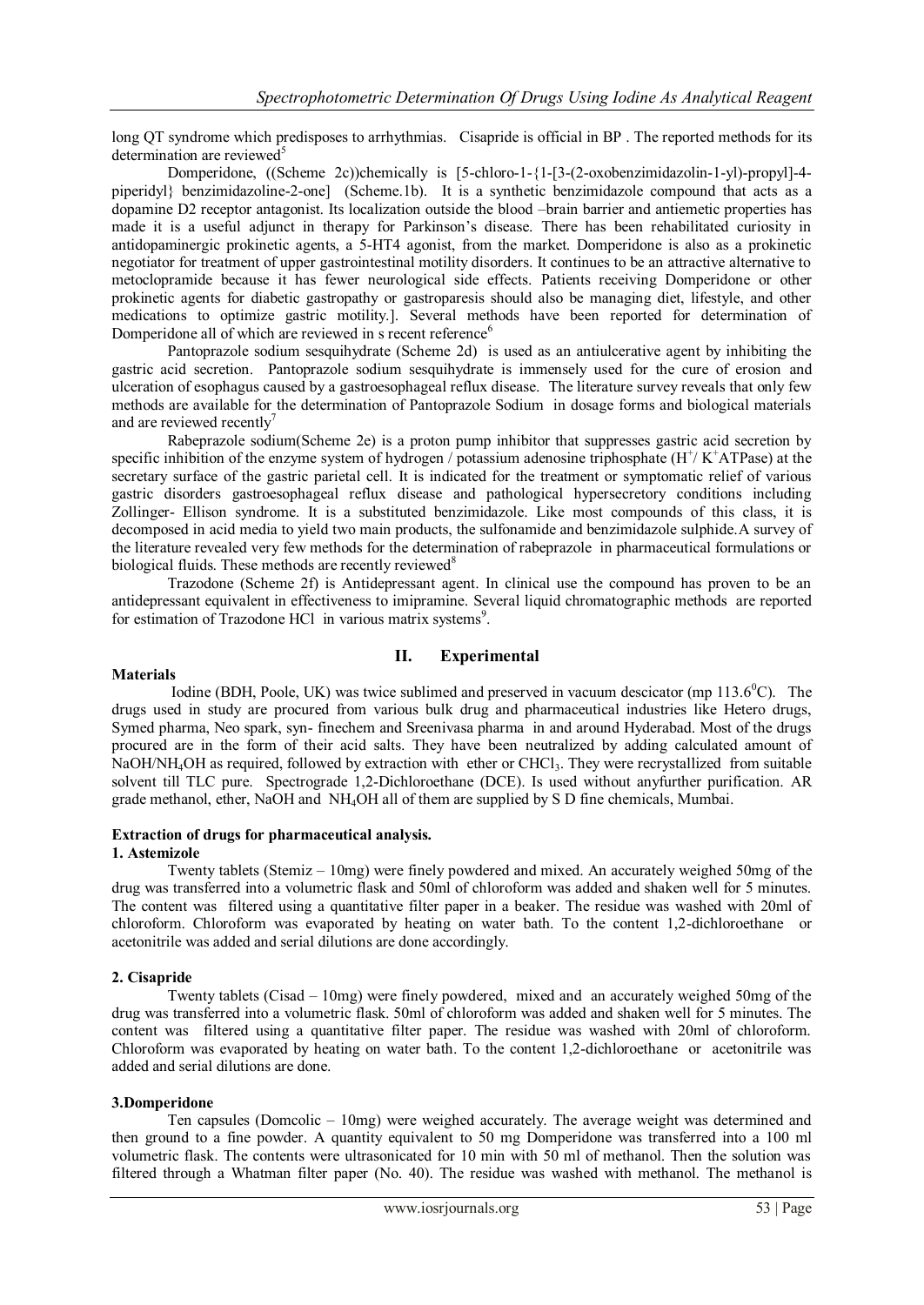evaporated and to the content acetonitrile or 1,2-dichlorethane is added and heated on water bath for sometime for complete dissolution of the drug. Then serial dilutions are done up to the requirements. 4.Pantoprazole

Five tablets (Zovanta – 40mg) were weighed accurately. The average weight was determined and then ground to a fine powder. A quantity equivalent to 50mg of pantoprazole was transferred into a 100ml volumetric flask. The contents were sonicated for 10 minutes with methanol and filtered through Whatmann filter paper in a beaker. The residue was washed with methanol. The methanol is evaporated and to the content 1,2 dichloroethane is added and heated on water bath for sometime for the complete dissolution of the drug. Then serial dilutions are done depending upon the requirements.

## **5. Rabeprazole sodium**

Twenty tablets (Razo-10mg) were weighed accurately and a quantity of tablet powder equivalent to 50mg was weighed and dissolved in the 50ml of methanol for 5minutes and volume was filtered through Whatmann filter paper in a beaker. The residue was washed with methanol for the complete recovery of the drug. Methanol was evaporated and the content was dissolved in 1,2-dichloroethane followed by heating for complete dissolution of drug. The content was cooled and was serially diluted for analysis.

## **6. Trazadone**

Six tablets (Trazalon-25mg) were powdered and weighed. An amount of the powder equivalent to 100 mg of trazadone was weighed into a 100 ml volumetric flask containing about 75 ml of distilled water. It was shaken thoroughly for about 15–20 min, filtered through a Whatman filter paper No. 40 to remove the insoluble matter. To the clear solution obtained, dilute ammonia solution was added. The drug was separated as solid. The solid was extracted with ether and evaporated on waterbath. The residue obtained was dissolved in acetonintrile or 1,2-dichloroethane which was serially diluted for analysis. .

## **Methods**

The UV-Vis spectra of the individual components and the charge transfer complexes were recorded on Shimadzu 140 or Shimadzu-240 and Elico SL 210 UV- Visible double beam spectrophotometers using a matched pair of quartz cells of 10mm path length. The spectra of ion – pair Charge transfer complexes were recorded in CH<sub>2</sub>Cl<sub>2</sub> for quantification studies as well as to evaluate other parameters like stability constants and stoichiometry of the complexes from absorption studies on characteristic absorption band of anion of the acceptor.

# **III. Results and discussion**

 Six drugs *viz.,* Astemizole, Cisapride, Domperidone, Pantoprazole, Rabeprazole and Trazadone have positively responded towords Iodine in 1,2- dichloroethane to form ion pair charge transfer complexes as indicated by change of violet color of iodine into light brown to pale yellow and as a consequence, the solutions exhibited a new band at 366nm in its absorption spectra in addition to its normal band at 510nm (Fig.1) This is attributed due to  $I_3$  ion formed by the interaction of iodine with drugs.

# **PROCEDURE FOR CALIBRATION**

Into separate 10ml of volumetric flasks different aliquots of each working standard solutions were transferred followed by the addition of 1ml of iodine solution prepared in 1,2- dichloroethane ( $2.3 \times 10^{-2} M$ ). The volume was completed using the same solvent and the absorbance was measured against reagent blank at 366 and 510 nm Calibration curves (Fig. 2) were linear for all the drugs whose limits are mentioned in Table1. Slope , intercept, correlation coefficient of the calibration curves are calculated and tabulated.

# **OPTIMIZATION OF FACTORS AFFECTING THE ABSORBANCE**

## **1) Effect of concentration of reagent**

The effect of volume of iodine on the absorbance of the product was studied in the range of 0.2, 0.4, 0.6, 0.8, 1.0, 1.2, 1.4, 1.6, 1.8 and 2.0ml. Acceptor was added to the fixed volume of donors *viz.,*Pantoprazole 70 µg/ml, Cisapride 75 µg/ml, Trazadone 90 µg/ml, Astemizole 150 µg/ml, Domperidone 260 µg/ml and Rabeprazole 200  $\mu$ g/ml. The absorbance increases with the increase of volume of iodine and becomes constant at 0.8ml. Further dilution does not change the absorbance and therefore, an excess of reagent *i.e.,* 1ml of iodine was chosen as an optimum value (Fig. 3).

#### **2) Effect of concentration of drug**

To a fixed volume of acceptor mentioned above, different volumes of drug of random concentration were added. Solutions developed coloration. Absorbance was measured at 455, 545, and 588nm. Beer's law was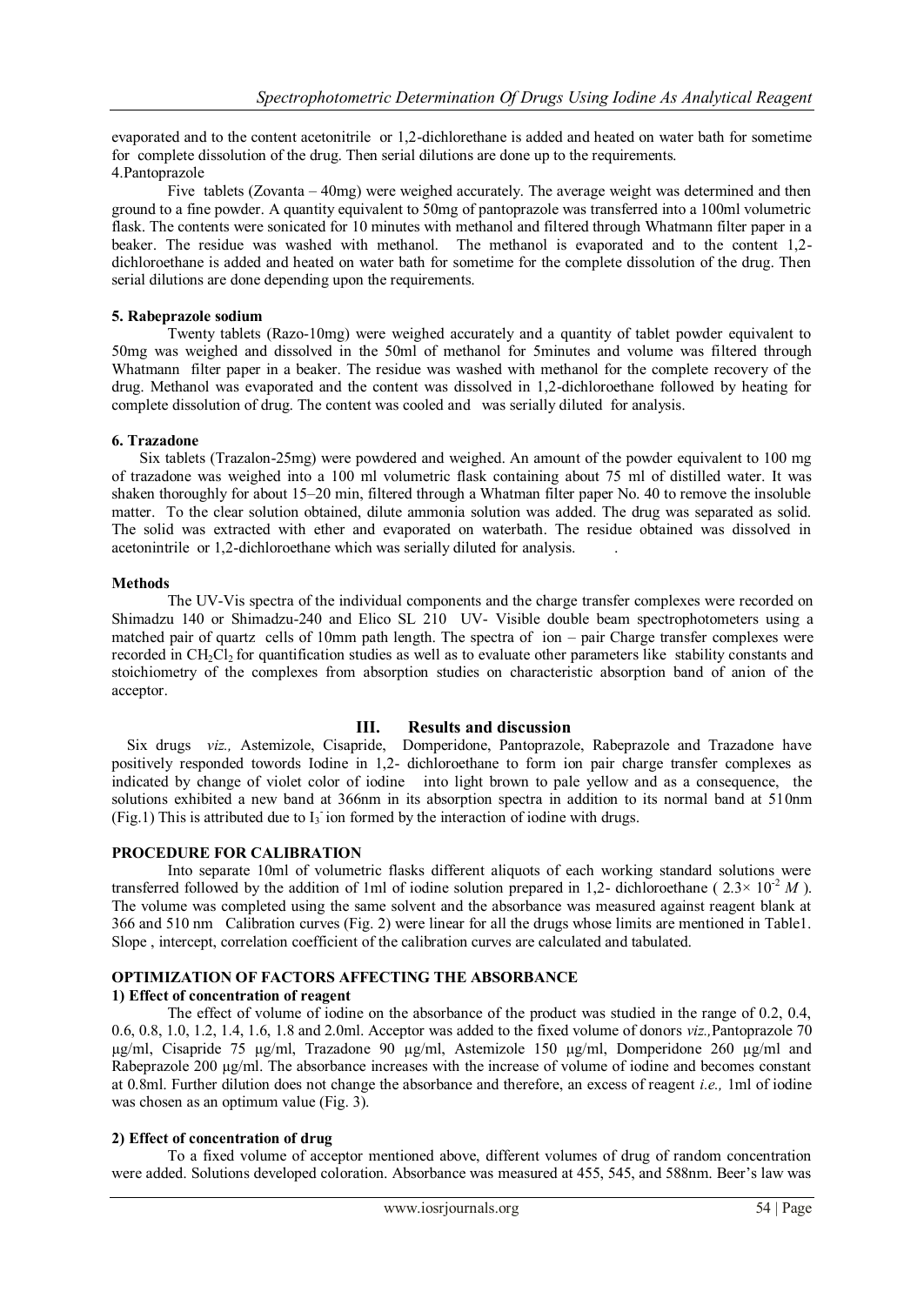obeyed by these solutions to certain extent of concentration and above which linearity was not observed. This concentration is taken as optimum concentration and stock was prepared. The stock was further diluted to get atleast 8 – 10 points in calibration curves range.

Similarly when the concentration is below certain limit, points scattered. This was taken roughly as a measure of limit of detection which is further confirmed by following the procedure for determination of LOD and LOQ.

## **3) Effect of reaction time**

In this method the colored product was formed immediately and remained stable at room temperature for about one hour. The absorbance was measured after 2 minutes of mixing reagent. There is no significant change in the optical densities up to 10 minutes after mixing the components.

## **4) Effect of organic solvents**

Solvents like Methylene chloride, Chloroform, Carbon tetrachloride were used but found to produce lower absorbance readings (Table 2). Polar solvents like acetonitrile and methanol were found to be unsuitable as their blanks with iodine turned the color of iodine into brown and showed high absorbances even at 366nm. 1,2- Dichloroethane was found to be an ideal solvent for the formation of a tri-iodide ion pair (inner complex). Hence 1,2- Dichloroethane was used throughout the study.

## **VALIDATION OF THE PROPOSED METHODS**

The methods developed have been validated in terms of guidelines of international conference of harminisation (ICH) <sup>10</sup> *viz.*, selectivity, sensitivity, precision, accuracy, linearity, LOD, LOQ Sandell's sensitivity and robustness. The methods are selective and can differentiate the analyte from the excipients. The precision is tested by repeating each experiment at least 6 times while the accuracy has been tested by taking known weight of sample and performing recovery experiments. The values %RSD and t- and F tests are in the permissible range of experimental errors. (Table 3). Sandell's sensitivity "Milligrams of drug per liter required to produce a change in the absorbance by 0.001 absorbance units" have been calculated for all the drugs. Limit of Detection "The lowest amount of [analyte](http://www.everythingbio.com/glos/definition.php?ID=2818) in a [sample](http://www.everythingbio.com/glos/definition.php?ID=2419) that can be detected, but not necessarily quantitated as an exact value" and Limit of Quantification " The lowest amount of analyte in a sample that can be quantified using Calibration curves" have been calculated by using equations available in the literature.

$$
LOD = 3.3 \text{s/S}
$$

$$
LOQ = 10s/S.
$$

Where  $s=$  standard deviation of the intercept (  $n = 5$ )

 $S =$ slope of Calibration plot

The robustness of the methods are examined by performing the experiments on three different spectrophotometers with excellent tally of absorbance values. The methods developed have also been applied for the analysis of pharmaceuticals. The recovery experiments performed show high accuracy and precision and the results are compared to the available validated reported methods on each drug. The values %RSD and tand F tests are in the permissible range of experimental errors. (Table 4) and show that the methods can be used in both pharmaceutical and drug industries

# **STABILITY CONSTANTS OF ION – PAIR CHARGE TRANSFER COMPLEXES**

In literature the author noticed that Benesi - Hildebrand method  $(BH)^{11}$  is widely used for determination of stability constant  $K$  and molar absorption coefficient,  $\varepsilon$ .

Ao/ D =  $1/K$  (Do)  $\epsilon$  +1/ $\epsilon$ 

Above equation is known as BH equation and a plot of Ao/ d Vs 1/ Do is a straight line from whose slope and intercept the *K* and  $\epsilon$  are determined. The BH method however demands the concentration of donor Do  $\geq$   $\geq$  Ao ( Do should be 20 to 100 times the acceptor concentration) and many times the correct separation of *K* and is also doubtful.

Many workers used the Benesi - Hildebrand method without fulfilling the condition Do > > Ao and the values of  $\varepsilon$  obtained varied widely. The  $\varepsilon$  reported for  $I_3$  are  $2.7 \times 10^3$  to  $1.46 \times 10^4$ . L mol<sup>-1</sup>cm<sup>-1</sup>

 It is surprising that the molar absorption coefficient of an ion which is expected to be constant and charecteristic of that ion is widely varied. Therefore it is thought worth to determine the molar absorption coefficients of acceptor anions and then use the values to determine the stability constant *K.* To accomplish this, different volumes of dilute solutions of *DDQ wer*e transfered to 25ml standard volumetric flask and excess drug was added and optical density was noted. The addition of drug continued until there is no appreciable increase in the optical density. A plot of d Vs concentration of acceptor gave a straight line from whose slope the molar absorption coefficient of anion of iodine was determined (Fig 4). This experiment was repeated at least with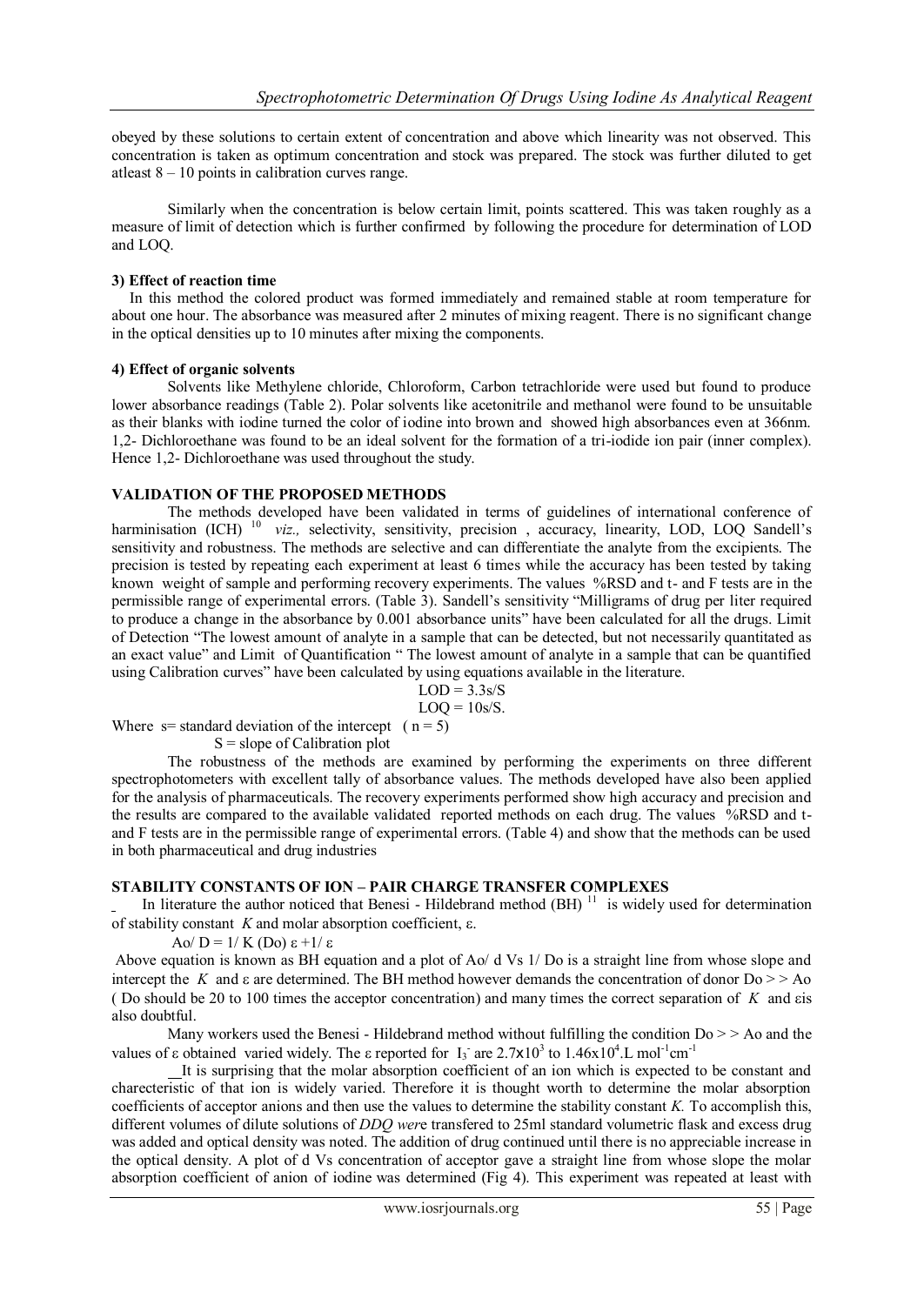three drugs and each experiment was repeated three to four times until constant value of molar absorption coefficient,  $\varepsilon$  is found to be 5693 *lit mole<sup>-1</sup> cm<sup>-1</sup>*. The stability constant *K* 

 $K = (d \mid \varepsilon) / [(A \cdot 0 - (d \mid \varepsilon)] [D \cdot 0 - (d \mid \varepsilon)]$ 

is calculated using the molar extinction coefficient obtained from above experiment.

The stoichiometry of each of the complex has been determined from Job's continous variation method and found to be 1:1 in each case. A typical Job's plot of Iodinewith Dextromethorphan is presented in (Fig.5)

#### **Structure activity relation**

From the slopes of calibration curves and stability constants the order of basicity of the drugs towards the iodine is Pantoprazole > Cisapride  $\cong$  Trazadone $\cong$  Astemizole  $\cong$  Domperidone > Rabeprazole.

From the structures of the drugs it is clear that Pantoprazole having a pyridine with three electron releasing groups is expected to show highest basicity. Cisapride, Trazadone, Astemizole and Domperidone having a 3<sup>°</sup> amine groups as a donor sites showed almost equal basicity as evidenced from the slopes of the calibration curves and formation constants of the complexes. Rabeprazole having N-donor sites involved in conjugation showed least basic.



Fig. 1 Absorption spectra of a) Astemizole and b) its charge transfer complex with Iodine



Fig.2 Calibration curve of Astemizole with Iodine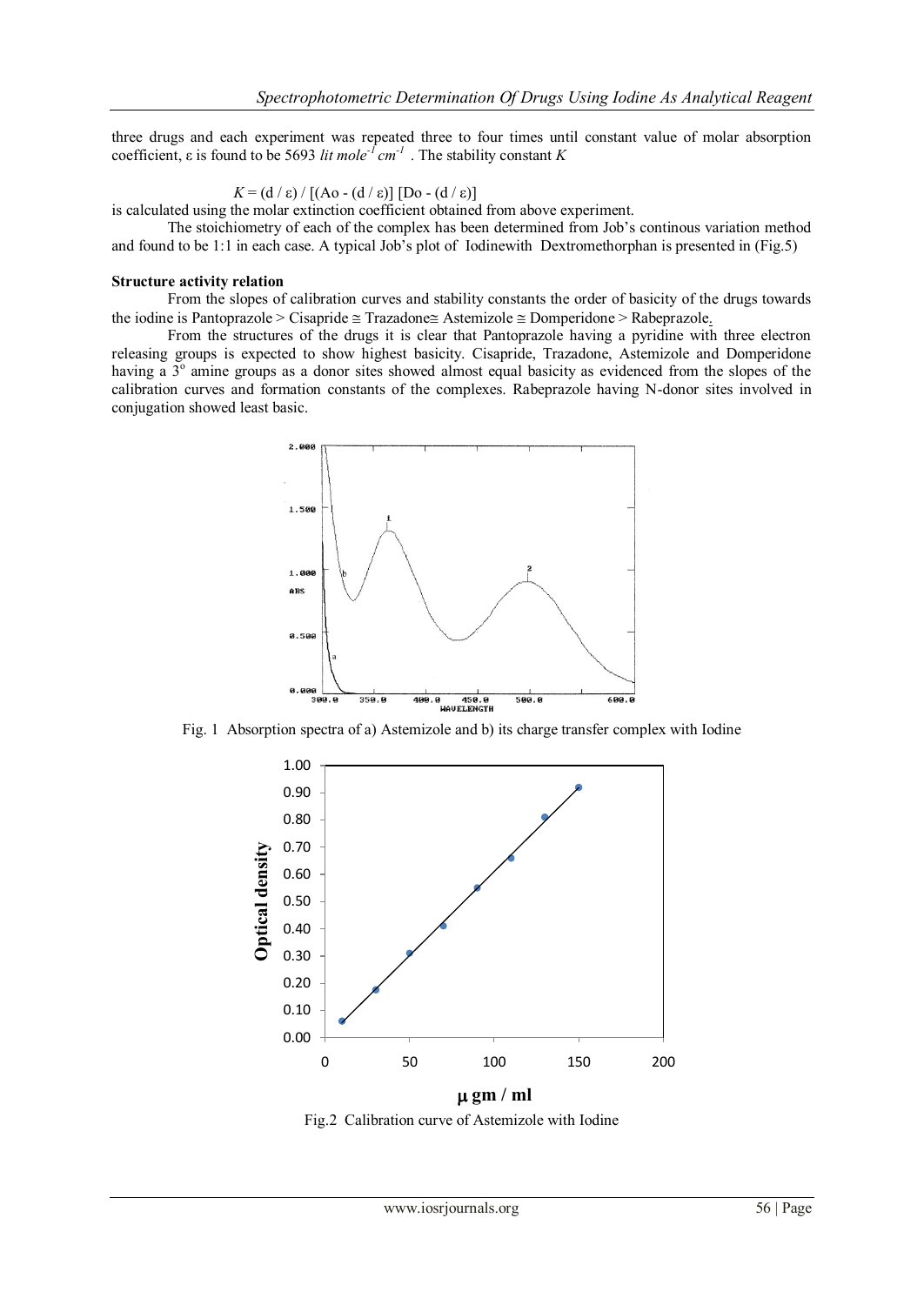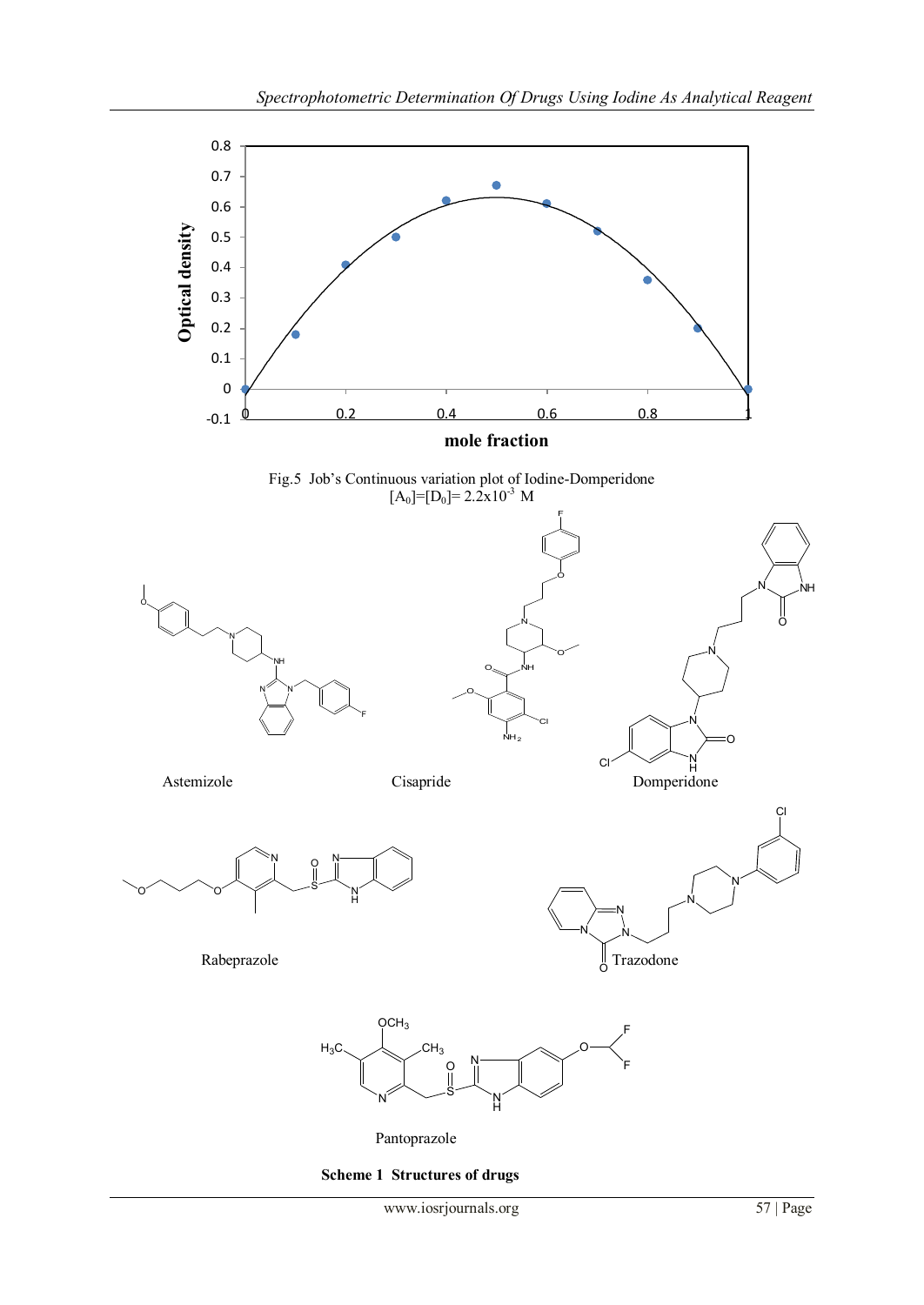

Fig.3 Effect of Reagent volume on the obsorption intensity of the ion-pair Charge transfer complex of Trazadone(90µgm/ ml ) with Iodine in 1,2-dichloroethane

| Parameter                    | Ast                      | Cis              | Dom                     | Pen                       | Rab                     | Tra              |  |
|------------------------------|--------------------------|------------------|-------------------------|---------------------------|-------------------------|------------------|--|
| $\lambda_{\text{max}}$ (nm)  | 366                      | 366              | 366                     | 366                       | 366                     | 366              |  |
| Beer's law limits            | $10 - 150$               | $5 - 75$         | $15 - 260$              | $6 - 70$                  | $22 - 200$              | $5 - 90$         |  |
| $(\mu$ gml <sup>-1</sup> )   |                          |                  |                         |                           |                         |                  |  |
| Molar absorptivity           | 2790                     | 4468             | 1226                    | 5150                      | 1128                    | 4320             |  |
| $(L \mod 1 \text{ cm}^{-1})$ |                          |                  |                         |                           |                         |                  |  |
| Formation constant           | $640 \pm 50$             | $1720 \pm 45$    | $125 \pm 10$            | $5400 \pm 60$             | $110 \pm 5$             | $1550 \pm 30$    |  |
| K, M'                        |                          |                  |                         |                           |                         |                  |  |
| Sandell sensitivity          | 0.0162                   | 0.0885           | 0.2903                  | 0.0723                    | 0.3134                  | 0.0865           |  |
| $(\mu g \text{ cm}^{-2})$    |                          |                  |                         |                           |                         |                  |  |
| Slope b                      | 0.0062                   | 0.0113           | 0.0034                  | 0.0138                    | 0.0032                  | 0.01156          |  |
| Intercept (a)                | $-0.0076$                | 0.0045           | 0.0062                  | $-0.0063$                 | 0.0086                  | 0.00152          |  |
| Correlation coeffici         | 0.9994                   | 0.9992           | 0.9968                  | 0.9998                    | 0.9984                  | 0.9992           |  |
| Standard deviation           | 0.0068                   | 0.0026           | 0.0024                  | 0.0063                    | 0.0026                  | 0.0033           |  |
| of intercepts $(\%$ n=:      |                          |                  |                         |                           |                         |                  |  |
| Limit of detection,          | 3.640                    | 0.7575           | 2.3183                  | 1.499                     | 2.672                   | 0.9472           |  |
| $\mu$ gml <sup>-1</sup>      |                          |                  |                         |                           |                         |                  |  |
| Limit of quantificat         | 10.921                   | 2.2726           | 6.9548                  | 4.4974                    | 8.016                   | 2.8415           |  |
| $\mu$ gml <sup>-1</sup>      |                          |                  |                         |                           |                         |                  |  |
| Reegression equation         | $Y = -0.0076 + 0$        | $Y = 0.0045$     | $Y = 0.0062 + 0$        | $Y = -0.0063$             | $Y = 0.0086 + 0$        | $Y = 0.00152$    |  |
| $Y = bx + a$                 | x is Con                 | x is Con         | x is Con                | $+0.0138x$                | x is Con                | x is Con.        |  |
|                              | $(\mu$ gm $I^{\dagger})$ | $(\mu gml^{-1})$ | $(\mu \text{gml}^{-1})$ | x is Con.                 | $(\mu \text{gml}^{-1})$ | $(\mu gml^{-1})$ |  |
|                              |                          |                  |                         | $\mu$ gml <sup>-1</sup> ) |                         |                  |  |

Table 1 Spectraland analytical parameters of ion pair complexes of Iodine with drugs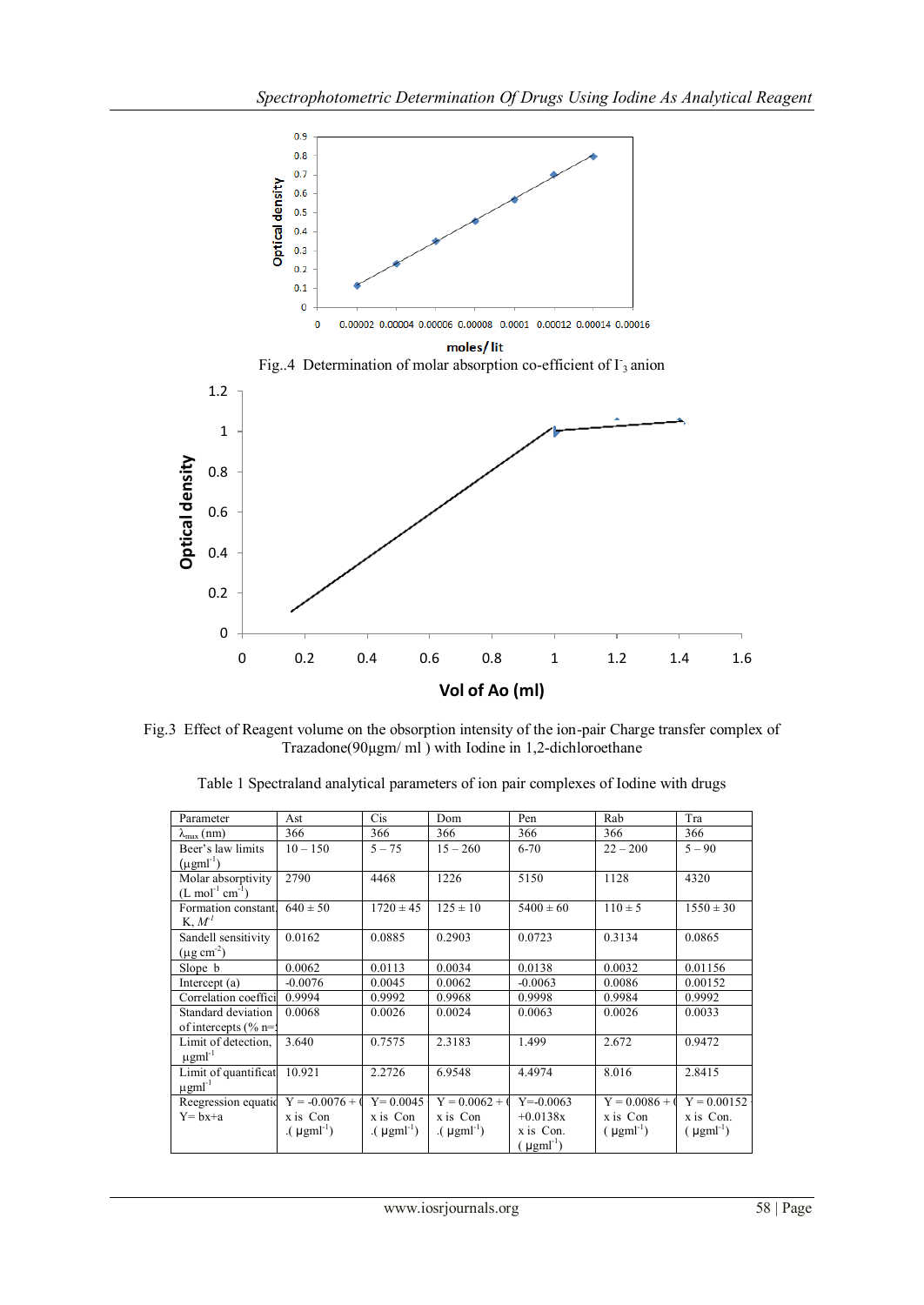| S.No                | Solvent                            | Optical density |
|---------------------|------------------------------------|-----------------|
|                     | Acetonitrile                       | 0.84            |
| 2<br>3              | Methanol<br>1,2-dichloroethane     | 0.72            |
| $\overline{4}$<br>5 | Chloroform<br>Carbon tetrachloride | 0.15            |
|                     |                                    | 0.13            |
|                     |                                    | 0.08            |

Table 2 The effect of solvent on the Optical density of charge transfer band of Iodine with Cisapride

| Table 3 Determination of accuracy and precision of the methods on pure drug samples |  |  |  |  |
|-------------------------------------------------------------------------------------|--|--|--|--|
|-------------------------------------------------------------------------------------|--|--|--|--|

| Drug | Taken        | Found        | Recovery | <b>RSD</b>       | Proposed method | Reference   | t-test | F-test |
|------|--------------|--------------|----------|------------------|-----------------|-------------|--------|--------|
|      | $(\mu$ g/ml) | $(\mu$ g/ml) | $(\%)$   | $(\%)$           | Mean            | method      |        |        |
|      |              |              |          |                  | $\pm$ SD        | Mean        |        |        |
|      |              |              |          |                  |                 | $\pm$ SD    |        |        |
| Ast  | 10           | 10.06        | 100.60   | 1.14             | 99.622          | 100.29      | 1.034  | 0.26   |
|      | 50           | 50.21        | 100.42   | 0.53             | $\pm 1.44$      | $\pm 1.47$  | (3.97) | (2.45) |
|      | 100          | 98.11        | 98.11    | 0.32             |                 |             |        |        |
|      | 125          | 126.23       | 100.98   | 0.78             |                 |             |        |        |
|      | 150          | 147          | 98.00    | 0.08             |                 |             |        |        |
| Cis  | 10           | 9.946        | 99.46    | 1.21             | 98.98           | 99.20       | 1.26   | 0.21   |
|      | 25           | 24.78        | 99.12    | 0.65             | ±0.586          | $\pm 1.26$  | (3.97) | (2.23) |
|      | 50           | 49.61        | 99.22    | 0.41             |                 |             |        |        |
|      | 75           | 73.598       | 99.13    | 0.69             |                 |             |        |        |
|      |              |              |          |                  |                 |             |        |        |
| Dom  | 50           | 49.89        | 99.78    | 0.98             | 99.34           | 98.51       | 0.607  | 0.874  |
|      | 100          | 99.16        | 99.16    | 1.12             | $\pm 0.7439$    | ± 0.58      | (3.97) | (2.26) |
|      | 150          | 149.67       | 99.78    | 0.62             |                 |             |        |        |
|      | 200          | 199.74       | 99.87    | 0.59             |                 |             |        |        |
|      | 250          | 245.28       | 98.11    | 0.53             |                 |             |        |        |
| Rab  | 20           | 19.73        | 107.1    | 2.07             | 100.13          | 100.60      | 1.92   | 2.22   |
|      | 60           | 58.49        | 96.20    | 1.81             | $\pm 0.08$      | $\pm\,0.90$ | (4.38) | (2.26) |
|      | 100          | 99.48        | 99.80    | 1.34             |                 |             |        |        |
|      | 160          | 157.18       | 100.10   | 1.00             |                 |             |        |        |
|      | 200          | 197.38       | 97.33    | 1.18             |                 |             |        |        |
| Tra  | 10           | 9.70         | 97.00    | 0.92             | 99.19           | 99.38       | 0.457  | 0.15   |
|      | 25           | 24.83        | 99.33    | 0.85             | $\pm 1.24$      | $\pm 0.84$  | (3.97) | (2.45) |
|      | 50           | 49.61        | 99.22    | 0.75             |                 |             |        |        |
|      | 75           | 74.96        | 99.95    | 0.74             |                 |             |        |        |
|      | 90           | 90.08        | 100.09   | 0.89             |                 |             |        |        |
|      |              |              |          |                  |                 |             |        |        |
| Pan  | 10           | 10           | 100      | $\overline{1.3}$ | 98.79           | 98.67       | 0.34   | 0.07   |
|      | 20           | 19.92        | 99.58    | 1.1              | ±1.14           | $\pm 0.67$  | (3.97) | (2.31) |
|      | 40           | 39.59        | 98.99    | 0.93             |                 |             |        |        |
|      | 60           | 58.94        | 98.24    | 0.78             |                 |             |        |        |
|      | 70           | 67.98        | 97.12    | 0.86             |                 |             |        |        |

| Drug       | Taken        | Found        | Recovery | <b>RSD</b> | Proposed method | Reference  | t-test | F-test |
|------------|--------------|--------------|----------|------------|-----------------|------------|--------|--------|
|            | $(\mu$ g/ml) | $(\mu g/ml)$ | $(\%)$   | $(\% )$    | Mean            | method     |        |        |
|            |              |              |          |            | $\pm$ SD        | Mean       |        |        |
|            |              |              |          |            |                 | $\pm$ SD   |        |        |
| Ast        | 10           | 10.03        | 100.30   | 1.01       | 99.292          | 98.8       | 1.45   | 0.15   |
|            | 20           | 20.04        | 100.20   | 0.62       | $\pm 1.69$      | $\pm 2.04$ | (3.97) | (2.45) |
|            | 30           | 29.36        | 97.87    | 0.41       |                 |            |        |        |
|            | 50           | 50.49        | 100.98   | 0.73       |                 |            |        |        |
|            | 100          | 97.11        | 97.11    | 0.11       |                 |            |        |        |
| <b>Cis</b> | 10           | 9.946        | 99.46    | 1.21       | 99.423          | 99.40      | 0.879  | 0.028  |
|            | 30           | 29.74        | 99.12    | 0.65       | $\pm 0.491$     | $\pm 0.46$ | (3.97) | (2.23) |
|            | 50           | 50.05        | 100.10   | 0.41       |                 |            |        |        |
|            | 60           | 59.41        | 99.01    | 0.69       |                 |            |        |        |
|            |              |              |          |            |                 |            |        |        |
| Dom        | 50           | 49.79        | 99.58    | 0.98       | 98.92           | 98.93      | 0.869  | 0.007  |
|            | 60           | 58.29        | 97.16    | 1.12       | ±1.083          | $\pm 1.01$ | (3.97) | (2.26) |
|            | 70           | 69.15        | 98.78    | 0.62       |                 |            |        |        |
|            | 80           | 79.97        | 99.97    | 0.59       |                 |            |        |        |
|            | 100          | 99.11        | 99.11    | 0.53       |                 |            |        |        |
| Rab        | 20           | 19.73        | 98.67    | 1.24       | 98.82           | 98.20      | 1.044  | 0.422  |
|            | 50           | 48.74        | 97.49    | 1.06       | ±1.057          | $\pm 1.08$ | (3.97) | (2.26) |
|            | 70           | 69.63        | 99.48    | 0.96       |                 |            |        |        |
|            | 100          | 98.24        | 98.24    | 0.83       |                 |            |        |        |